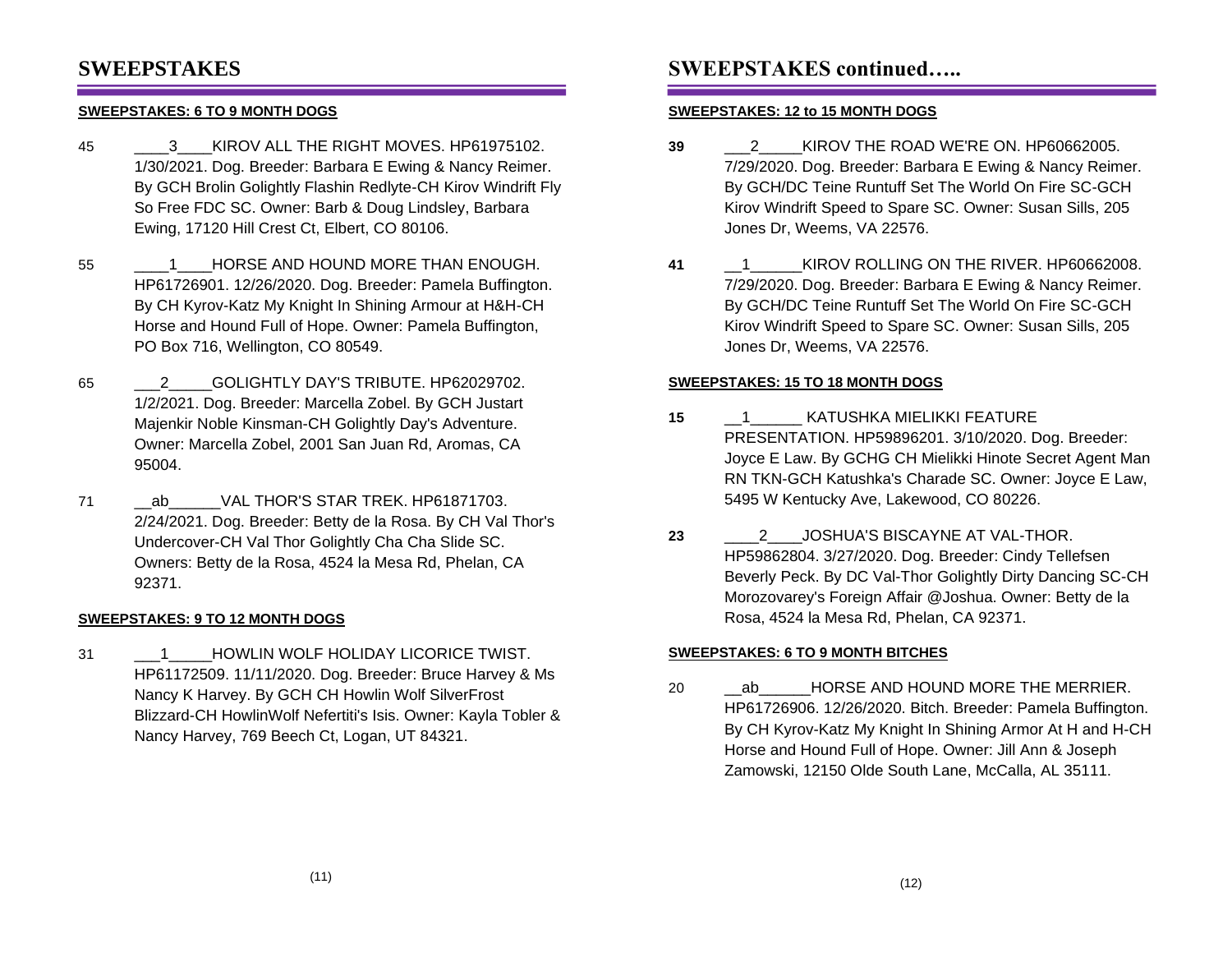## **SWEEPSTAKES continued…..**

#### **SWEEPSTAKES: 6 TO 9 MONTH BITCHES continued…..**

- 22 \_\_\_\_1\_\_\_\_NOVGOROD QIRA CRUISOVA. HP61857901. 1/22/2021. Bitch. Breeder: Lyn Snyder Hoflin. By CH Wyvern's Joy Ride At Horse and Hound-CH Novgorod Arnov Orlitsa Mikhaylova CD CGC. Owner: Lyn Snyder Hoflin, 6917 N 83rd Way, Arvada, CO 80003.
- 24 ab VAL-THOR'S UNDERCOVER ANGEL. HP61871701. 2/24/2021. Bitch. Breeder: Betty de la Rosa. By CH Val Thor's Undercover BN RN SC DCAT CGCA CGCU-CH Val-Thor Golightly Cha Cha Slide SC. Owner: Jennifer & Kevin Gysler, PO Box 720249, Pinon Hills, CA 92372.
- 26 <sup>3</sup> HORSE AND HOUND MORE MORE MORE. HP61726902. 12/26/2020. Bitch. Breeder: Pamela Buffington. By CH Kyrov-Katz My Knight In Shining Armour at H&H- CH Horse and Hound Full of Hope. Owner: Pamela Buffington, PO Box 716, Wellington, CO 80549.
- 32 \_\_\_\_2\_\_\_\_VAL THOR'S CHARLIES ANGELS. HP61871707. 2/24/2021. Bitch. Breeder: Betty de la Rosa. By CH Val Thor's Undercover-CH Val Thor Golightly Cha Cha Slide SC. Owners: Betty de la Rosa, 4524 la Mesa Rd, Phelan, CA 92371.
- 34 \_\_\_\_\_\_\_\_KIROV ALL THAT JAZZ. HP61975106. 1/30/2021. Bitch. Breeder: Barbara E Ewing & Nancy Reimer. By GCH Brolin Golightly Flashin Redlyte-CH Kirov Windrift Fly So Free FDC SC. Owner: Barbara E Ewing, 17 County Rd A16C, Las Vegas, NM 87701.
- 64 4 VAL THOR'S PETTICOAT JUNCTION. HP61871708. 2/24/2021. Bitch. Breeder: Betty de la Rosa. By CH Val Thor's Undercover-CH Val Thor Golightly Cha Cha Slide SC. Owners: Betty de la Rosa, 4524 la Mesa Rd, Phelan, CA 92371.

## **SWEEPSTAKES continued…..**

#### **SWEEPSTAKES: 12 TO 15 MONTH BITCHES**

- **40** \_\_\_\_1\_\_\_\_KONZA DEAL WITH IT. HP60316602. 7/6/2020. Bitch. Breeder: Kay Cassella. By CH Konza Lythe Done Deal-CH Sejourn Konza Voodoo Child. Owner: Kay Cassella, 4025 Rockenham Cir, St George, KS 66535.
- **42** \_\_\_2\_\_\_\_\_KIROV CAREFREE HIGHWAY. HP60662002. 7/29/2020. Bitch. Breeder: Barbara E Ewing & Nancy Reimer. By GCH/DC Teine Runtuff Set The World On Fire SC-GCH Kirov Windrift Speed to Spare SC. Owner: Barbara E Ewing, 17 County Rd A16C, Las Vegas, NM 87701.
- 50 <sup>3</sup> KYROV-RIKOV DESTINED TO BE. HP61218102. 8/27/2020. Bitch. Breeder: Amy Sorbie & Richard Fundom. By GCHB Kyrov's Sword Dance-CH Valkyries Sochi. Owner: Amy Sorbie, 4186 S Pagosa Ct, Aurora, CO 80013.

BEST IN SWEEPSTAKES 15

BEST OPPOSITE IN SWEEPSTAKES 22

## **VETERAN SWEEPSTAKES**

#### **VETERAN DOGS: 10 YEARS and older**

**21** \_\_\_1\_\_\_\_\_CH NOVGOROD'S MIKHAYL ROMULEVICH CD CGC. HP41154301. 7/30/2011. Dog. Breeder: Lyn Snyder Hoflin. By CH Folly Qtrs' Dobro Romul SC-GCH Astara's Natalya of Novgorod SC CGC. Owner: Lyn Snyder Hoflin, 6917 W 83rd Way, Arvada, CO 80003.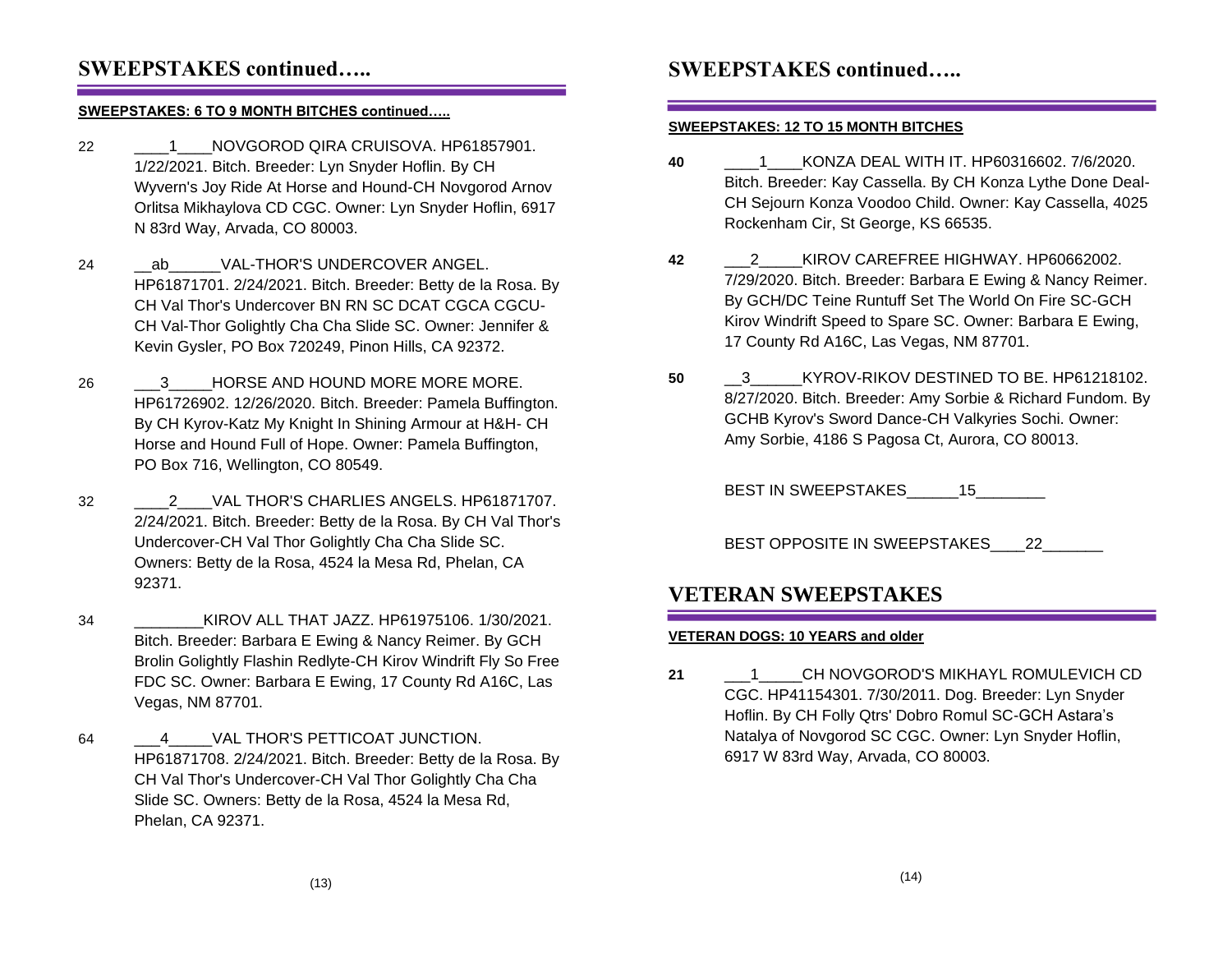## **SWEEPSTAKES continued…..**

#### **SWEEPSTAKES VETERAN BITCHES: 7 TO 10 YEARS**

- **14** \_\_\_2\_\_\_\_\_ GCH KATUSHKA'S CHARADE SC BCAT. HP46734704. 2/1/2014. Bitch. Breeder: Joyce E Law. By CH Katushka's Gauguin-CH Jubilee Solatido At Katushka. Owner: Joyce E Law, 5495 W Kentucky Ave, Lakewood, CO 80226.
- **30** \_\_\_1\_\_\_\_\_GCHS CH ECHOVESNA'S KEEPER OF THE FLAME. HP45572903. 7/15/2013. Bitch. Breeder: Harriet Goldner. By CH Echovesna's Haute Couture-CH Echovesna Chihawk In The Mood. Owner: Sharon E Johnson, 10343 S Weeping Willow Dr, Sandy, UT 84071.
- **46** \_\_\_\_3\_\_\_\_GCH CH CHRYSALIS THE CALL OF WINGS BN. HP44761406. 2/16/2013. Bitch. Breeder: Pamela Jo Leichtnam & Janis McFerrin. By Firequest Beowulf-GCH CH Chrysalis Endless Night. Owner: Pamela Jo Leichtnam, W155 N5253 El Rio Ct, Menomonee Falls, WI 53051.

#### **SWEEPSTAKES VETERAN BITCHES: 10 YEARS and OLDER**

- **18** \_\_\_\_\_\_\_\_CH KATUSHKA'S BAZILLE. HP41194609. 8/15/2011. Bitch. Breeder: Joyce E Law. By CH Katushka's Amadeus-Katushka's Starry Eyed Surprise SC. Owner: Joyce E Law, 5495 W Kentucky Ave, Lakewood, CO 80226.
- **62** \_ab\_\_\_\_\_\_CH AVATAR EMPATH. HP36498703. 12/27/2009. Bitch. Breeder: Daniel Averill & Janet Averill. By GCH Sedona Cloud Dancer-Avatar Leading Lady. Owner: Daniel Averill & Janet Averill, 10990 E Camino Miramonte, Tucson, AZ 85749.

BEST IN VETERAN SWEEPSTAKES 30

BEST OPPOSITE IN SWEEPSTAKES 21

# **DUAL CHAMPION STAKES**

### **MATURE DOGS – 3-7 YEARS**

- **25** \_\_\_\_1\_\_\_\_ DC VAL THOR GOLIGHTLY DIRTY DANCING SC. HP54353101. 9/27/2017. Dog. Breeder: Betty de la Rosa and Marcella Zobel. By GCH Golightly Rosa Vetrov Eirwen - DC Katushkas Breakfast at Tiffany's at Val-Thor SC. Owner: Betty de la Rosa, Marcella Zobel and Katie Fisher, 4524 la Mesa Rd, Phelan, CA 92371.
- **61** \_\_\_\_2\_\_\_\_CH DEL SOL MISSION IMPOSSIBLE FCH. HP55986502. 1/21/2018. Dog. Breeder: Susan Van de Water. By GCH CH Wind N Satin End of Time Del Sol SC-CH Del Sol Estrella. Owner: Susan Van de Water, PO Box 62227, Midland, TX 79711.

### **YOUNG BITCHES - 1-3 YEARS**

**58** \_\_\_\_1\_\_\_\_CH SVORA'S GENTLEMEN PREFER BLONDES. HP58277602. 6/26/2019. Bitch. Breeder: Shirley McFadden & Gary Gideon. By GCH Svora's White Stag-CH Svora's Blackmoor Sedona Hearts On Fire. Owner: Shirley McFadden & Gary Gideon, PO Box 454, Axtell, Texas 76624.

BEST IN DUAL CHAMPION STAKES\_\_\_\_25\_\_\_\_

BEST OPPOSITE IN DUAL CHAMPION STAKES\_\_\_\_58\_\_\_

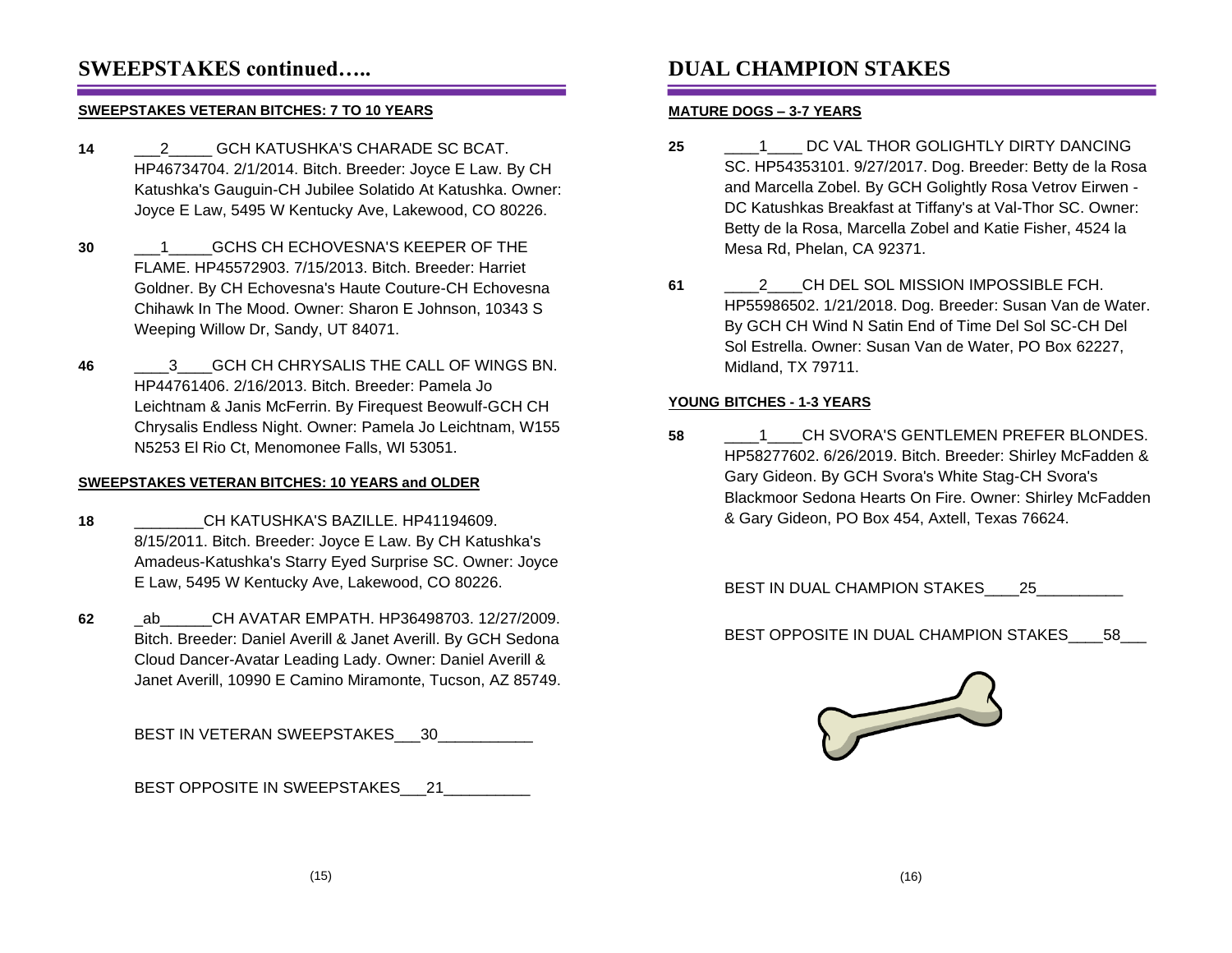## **STUD DOG**

**49** \_\_\_1\_\_\_\_\_ CH SVORA'S WHITE STAG. HP53871001. 7/9/2017. Dog. Breeder: Shirley McFadden. By FCH Konza Plum Creek Bugatti at Elance-CH Svora's Secret Heiress. Owner: Shirley McFadden, PO Box 454, Axtell, TX 76624.

# **BROOD BITCH**

**46** \_\_\_1\_\_\_\_\_GCH CH CHRYSALIS THE CALL OF WINGS BN. HP44761406. 2/16/2013. Bitch. Breeder: Pamela Jo Leichtnam & Janis McFerrin. By Firequest Beowulf-GCH CH Chrysalis Endless Night. Owner: Pamela Jo Leichtnam, W155 N5253 El Rio Ct, Menomonee Falls, WI 53051.

## **BRACE**

### **BR-11** \_\_\_\_1\_\_\_\_

(53) CH SVORA'S GENTLEMAN JACK. HP58277601. 6/26/2019. Dog. Breeder: Shirley McFadden & Gary Gideon. By GCH Svora's White Stag-CH Blackmoor Sedona Hearts On Fire. Owner: Shirley McFadden & Gary Gideon, PO Box 454, Axtell, TX 76624.

(58) CH SVORA'S GENTLEMEN PREFER BLONDES. HP58277602. 6/26/2019. Bitch. Breeder: Shirley McFadden & Gary Gideon. By GCH Svora's White Stag-CH Svora's Blackmoor Sedona Hearts On Fire. Owner: Shirley McFadden & Gary Gideon, PO Box 454, Axtell, Texas 76624.

## **3 RD GENERATION**

**14** \_\_\_1\_\_\_\_\_ GCH KATUSHKA'S CHARADE SC BCAT. HP46734704. 2/1/2014. Bitch. Breeder: Joyce E Law. By CH Katushka's Gauguin-CH Jubilee Solatido At Katushka. Owner: Joyce E Law, 5495 W Kentucky Ave, Lakewood, CO 80226.

# **CONFORMATION – Dogs**

### **6 MONTHS AND UNDER 9 MONTHS**

- 45\* \_\_\_2\_\_\_\_\_KIROV ALL THE RIGHT MOVES. HP61975102. 1/30/2021. Dog. Breeder: Barbara E Ewing & Nancy Reimer. By GCH Brolin Golightly Flashin Redlyte-CH Kirov Windrift Fly So Free FDC SC. Owner: Barb & Doug Lindsley, Barbara Ewing, 17120 Hill Crest Ct, Elbert, CO 80106.
- 55\* \_\_\_1\_\_\_\_\_HORSE AND HOUND MORE THAN ENOUGH. HP61726901. 12/26/2020. Dog. Breeder: Pamela Buffington. By CH Kyrov-Katz My Knight In Shining Armour at H&H-CH Horse and Hound Full of Hope. Owner: Pamela Buffington, PO Box 716, Wellington, CO 80549.
- 65 . 3 GOLIGHTLY DAY'S TRIBUTE. HP62029702. 1/2/2021. Dog. Breeder: Marcella Zobel. By GCH Justart Majenkir Noble Kinsman-CH Golightly Day's Adventure. Owner: Marcella Zobel, 2001 San Juan Rd, Aromas, CA 95004.
- 71\* \_\_ab\_\_\_\_\_\_VAL THOR'S STAR TREK. HP61871703. 2/24/2021. Dog. Breeder: Betty de la Rosa. By CH Val Thor's Undercover-CH Val Thor Golightly Cha Cha Slide SC. Owners: Betty de la Rosa, 4524 la Mesa Rd, Phelan, CA 92371.

### **9 MONTHS AND UNDER 12 MONTHS**

31\* \_\_\_1\_\_\_\_\_HOWLIN WOLF HOLIDAY LICORICE TWIST. HP61172509. 11/11/2020. Dog. Breeder: Bruce Harvey & Ms Nancy K Harvey. By GCH CH Howlin Wolf SilverFrost Blizzard-CH HowlinWolf Nefertiti's Isis. Owner: Kayla Tobler & Nancy Harvey, 769 Beech Ct, Logan, UT 84321.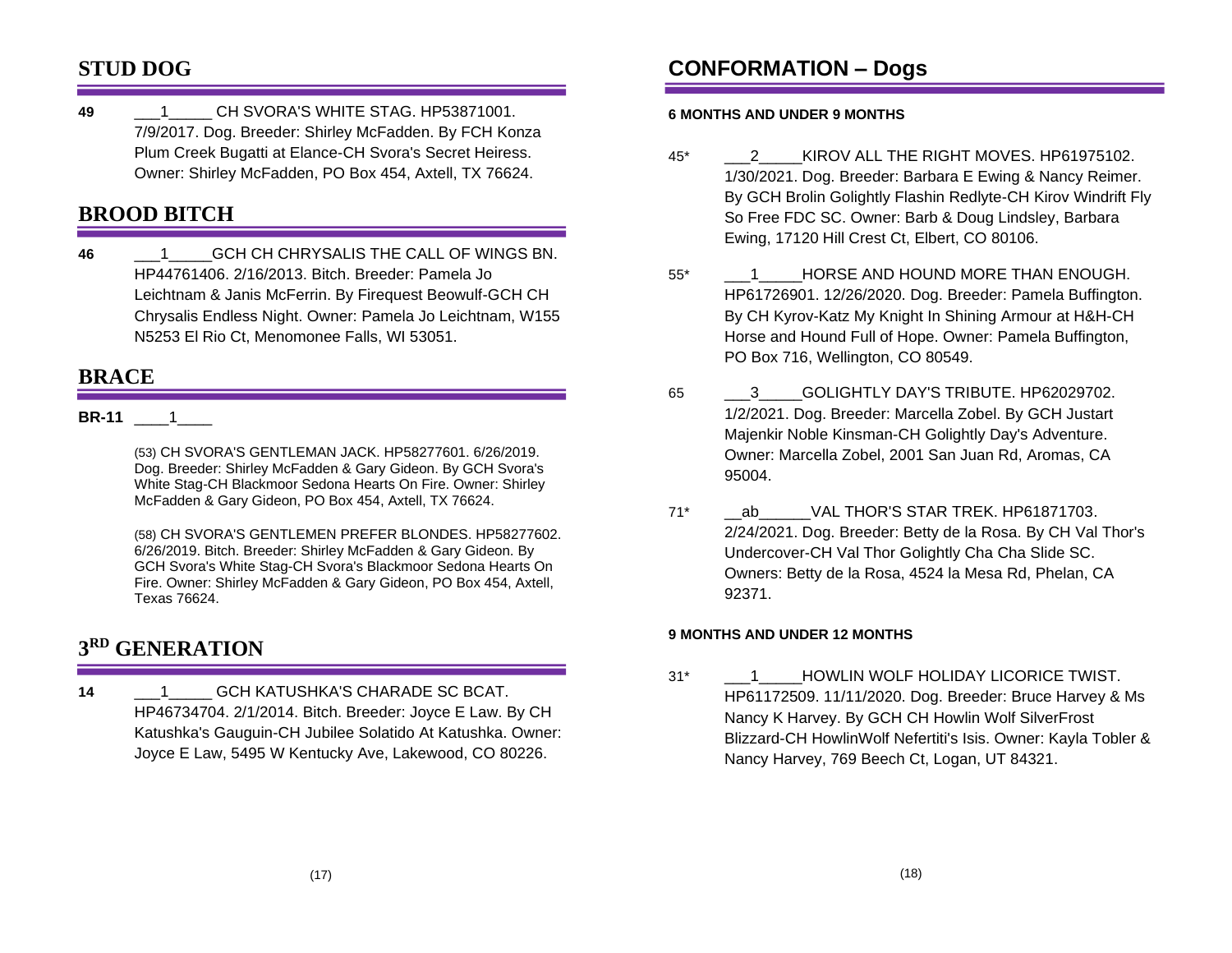## **CONFORMATION – Dogs**

### **12 MONTHS AND UNDER 18 MONTHS**

- **15\*** \_\_\_1\_\_\_\_\_ KATUSHKA MIELIKKI FEATURE PRESENTATION. HP59896201. 3/10/2020. Dog. Breeder: Joyce E Law. By GCHG CH Mielikki Hinote Secret Agent Man RN TKN-GCH Katushka's Charade SC. Owner: Joyce E Law, 5495 W Kentucky Ave, Lakewood, CO 80226.
- **23\*** \_\_\_2\_\_\_\_\_JOSHUA'S BISCAYNE AT VAL-THOR. HP59862804. 3/27/2020. Dog. Breeder: Cindy Tellefsen Beverly Peck. By DC Val-Thor Golightly Dirty Dancing SC-CH Morozovarey's Foreign Affair @Joshua. Owner: Betty de la Rosa, 4524 la Mesa Rd, Phelan, CA 92371.
- **41\*** \_\_\_3\_\_\_\_\_KIROV ROLLING ON THE RIVER. HP60662008. 7/29/2020. Dog. Breeder: Barbara E Ewing & Nancy Reimer. By GCH/DC Teine Runtuff Set The World On Fire SC-GCH Kirov Windrift Speed to Spare SC. Owner: Susan Sills, 205 Jones Dr, Weems, VA 22576.

#### **BRED BY EXHIBITOR**

- **17\*** \_\_\_\_1\_\_\_\_ KATUSHKA'S STAR LORD SC. HP53656704. 5/15/2017. Dog. Breeder: Joyce Law. By CH Katushka's Rock Star JC CGC-GCH Katushka's Charade JC. Owner: Joyce E Law, 5495 W Kentucky Ave, Lakewood, CO 80226.
- **51\*** \_\_ab\_\_\_\_\_\_KATZ OKATOMA. HP52181303. 9/25/2016. Dog. Breeder: Kitty Sawyer. By DC Riji Enjoy The Ride SC-KatZ Joelle At Blackmoor. Owner: Kitty Sawyer, 119 Cascio Taormina Rd, Seminary, MS 39479.
- **57\*** \_\_\_2\_\_\_\_\_GRYFFYN'S AEYRIE GWYDION. HP57342901. 4/19/2018. Dog. Breeder: Rlynn Shell and Susan Van de Water. By Gryffyn's Aeyrie Doppelganger-CH Oleander Z Bilmy. Owner: Susan Van de Water, PO Box 62227, Midland, TX 79711.

# **CONFORMATION – Dogs**

### **OPEN**

- **11\*** \_\_\_\_2\_\_\_\_KATUSHKA STEPPES DON'T STOP ME NOW. HP58845702. 6/26/2019. Dog. Breeder: Robin Stachon & Monika Stachon. By Katushk's Star Lord SC-CH Steppes Reloaded. Owner: Joyce E Law, 5495 W Kentucky Ave, Lakewood, CO 80226.
- **35** \_\_\_1\_\_\_\_\_ECHOVESNA'S MASTER OF THE UNIVERSE. HP56342801. 7/19/2018. Dog Breeder: Harriet Goldner. By CH P.O.S.H. Echovesna's Islaev-GCHS CH Echovesna's Keeper Of The Flame. Owner: Sharon E Johnson, 10343 S Weeping Willow Dr, Sandy, UT 84070.
- **39\*** \_\_\_\_4\_\_\_\_KIROV THE ROAD WE'RE ON. HP60662005. 7/29/2020. Dog. Breeder: Barbara E Ewing & Nancy Reimer. By GCH/DC Teine Runtuff Set The World On Fire SC-GCH Kirov Windrift Speed to Spare SC. Owner: Susan Sills, 205 Jones Dr, Weems, VA 22576.
- **59\*** \_\_\_3\_\_\_\_\_ COBURN'S MIDNIGHT RIDER. HP56527806. 8/22/2018. Dog. Breeder: Patricia Shaw. By DC Riju Enjoy The Ride CD PCD BN RA SC SWD SWM SCME SIME SEME SHDE-DC Windsatin Dragons Maiden SC. Owner: Dr Susan Van De Water, Pat Shaw, PO Box 62227, Midland, TX 79711.

**WINNERS DOG\_\_\_35\_\_\_RESERVE\_\_\_15\_\_\_DOGS\_\_13\_\_\_\_POINTS\_\_\_5\_\_**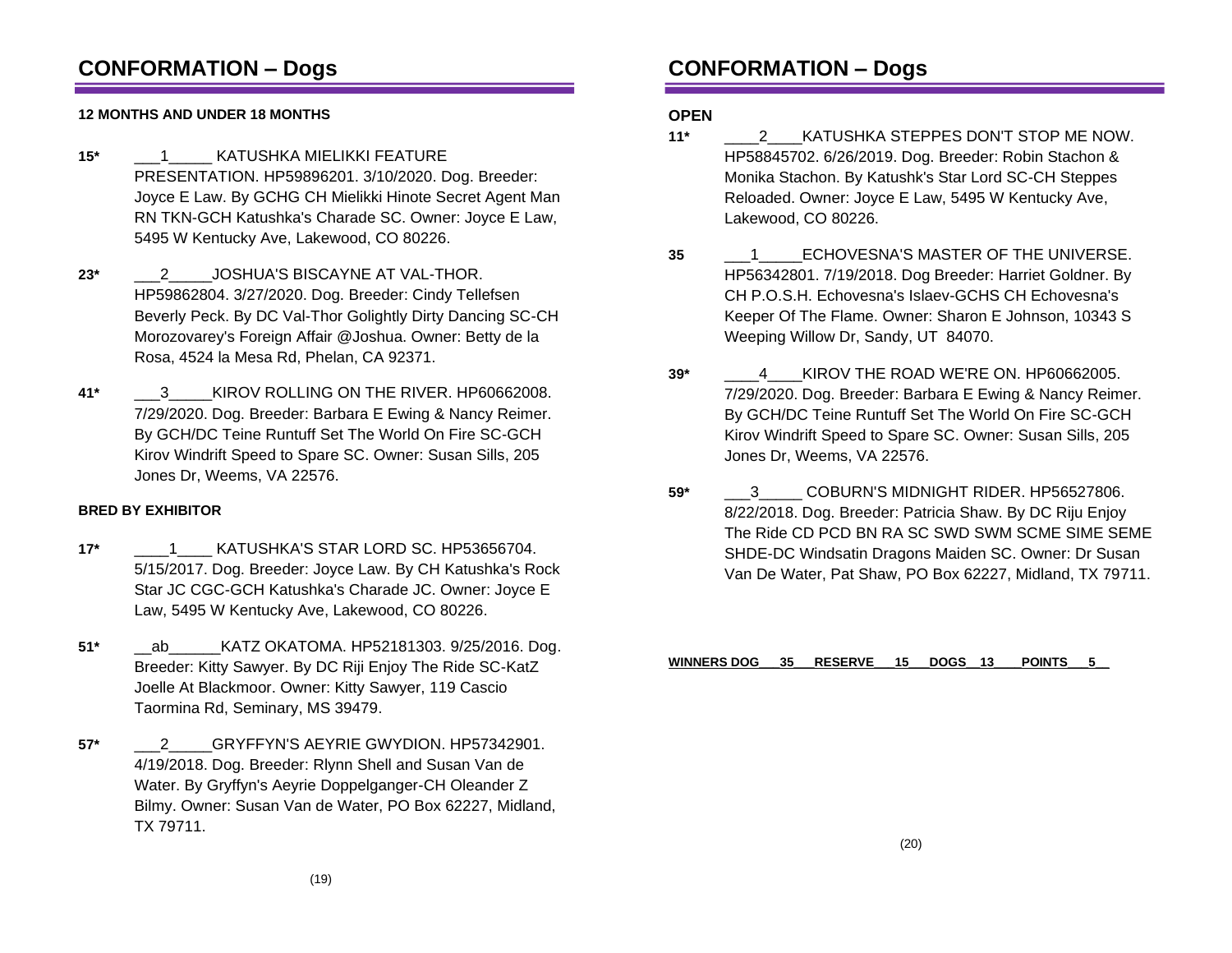## **CONFORMATION - Bitches**

### **6 MONTHS AND UNDER 9 MONTHS**

- **20\*** \_\_\_ab\_\_\_\_\_HORSE AND HOUND MORE THE MERRIER. HP61726906. 12/26/2020. Bitch. Breeder: Pamela Buffington. By CH Kyrov-Katz My Knight In Shining Armor At H and H-CH Horse and Hound Full of Hope. Owner: Jill Ann & Joseph Zamowski, 12150 Olde South Lane, McCalla, AL 35111.
- **22\*** \_\_\_\_\_1\_\_\_NOVGOROD QIRA CRUISOVA. HP61857901. 1/22/2021. Bitch. Breeder: Lyn Snyder Hoflin. By CH Wyvern's Joy Ride At Horse and Hound-CH Novgorod Arnov Orlitsa Mikhaylova CD CGC. Owner: Lyn Snyder Hoflin, 6917 N 83rd Way, Arvada, CO 80003.
- 24 ab VAL-THOR'S UNDERCOVER ANGEL. HP61871701. 2/24/2021. Bitch. Breeder: Betty de la Rosa. By CH Val Thor's Undercover BN RN SC DCAT CGCA CGCU-CH Val-Thor Golightly Cha Cha Slide SC. Owner: Jennifer & Kevin Gysler, PO Box 720249, Pinon Hills, CA 92372.
- **26\*** \_\_\_\_3\_\_\_\_HORSE AND HOUND MORE MORE MORE. HP61726902. 12/26/2020. Bitch. Breeder: Pamela Buffington. By CH Kyrov-Katz My Knight In Shining Armour at H&H- CH Horse and Hound Full of Hope. Owner: Pamela Buffington, PO Box 716, Wellington, CO 80549.
- **34\*** \_\_\_4\_\_\_\_\_KIROV ALL THAT JAZZ. HP61975106. 1/30/2021. Bitch. Breeder: Barbara E Ewing & Nancy Reimer. By GCH Brolin Golightly Flashin Redlyte-CH Kirov Windrift Fly So Free FDC SC. Owner: Barbara E Ewing, 17 County Rd A16C, Las Vegas, NM 87701.
- **60\*** \_\_ab\_\_\_\_\_WARWIND'S PERFUME AND PROMISES. HP61622608. 1/11/2021. Bitch. Breeder: Barbara Tyler Lord & Frederick Lord DVM & Meghann D Lord-Fenn. By GCHB CH Estet Classic Timofei-CH Dion's Vassa. Owner: Dan Averill & Janet Averill & Meghann D Lord-Fenn, 10990 E Camino Miramonte, Tucson, AZ 85749.

## **CONFORMATION - Bitches**

#### **6 MONTHS AND UNDER 9 MONTHS continued…..**

**64** \_\_\_2\_\_\_\_\_VAL THOR'S PETTICOAT JUNCTION. HP61871708. 2/24/2021. Bitch. Breeder: Betty de la Rosa. By CH Val Thor's Undercover-CH Val Thor Golightly Cha Cha Slide SC. Owners: Betty de la Rosa, 4524 la Mesa Rd, Phelan, CA 92371.

### **12 MONTHS AND UNDER 18 MONTHS**

- **42\*** \_\_\_1\_\_\_\_\_KIROV CAREFREE HIGHWAY. HP60662002. 7/29/2020. Bitch. Breeder: Barbara E Ewing & Nancy Reimer. By GCH/DC Teine Runtuff Set The World On Fire SC-GCH Kirov Windrift Speed to Spare SC. Owner: Barbara E Ewing, 17 County Rd A16C, Las Vegas, NM 87701.
- **50** \_\_\_2\_\_\_\_\_KYROV-RIKOV DESTINED TO BE. HP61218102. 8/27/2020. Bitch. Breeder: Amy Sorbie & Richard Fundom. By GCHB Kyrov's Sword Dance-CH Valkyries Sochi. Owner: Amy Sorbie, 4186 S Pagosa Ct, Aurora, CO 80013.

#### **BRED BY EXHIBITOR**

- **16\*** \_\_\_1\_\_\_\_\_ KATUSHKA'S WISH UPON A STAR SC BCAT. HP53656703. 5/15/2017. Bitch. Breeder: Joyce Law. By CH Katushka's Rock Star JC CGC-GCH Katushka's Charade SC BCAT. Owner: Joyce E Law and Eric Erickson, 5495 W Kentucky Ave, Lakewood, CO 80226.
- **32** \_\_\_\_3\_\_\_\_VAL THOR'S CHARLIES ANGELS. HP61871707. 2/24/2021. Bitch. Breeder: Betty de la Rosa. By CH Val Thor's Undercover-CH Val Thor Golightly Cha Cha Slide SC. Owners: Betty de la Rosa, 4524 la Mesa Rd, Phelan, CA 92371.
- **40\*** \_\_\_4\_\_\_\_\_KONZA DEAL WITH IT. HP60316602. 7/6/2020. Bitch. Breeder: Kay Cassella. By CH Konza Lythe Done Deal-CH Sejourn Konza Voodoo Child. Owner: Kay Cassella, 4025 Rockenham Cir, St George, KS 66535.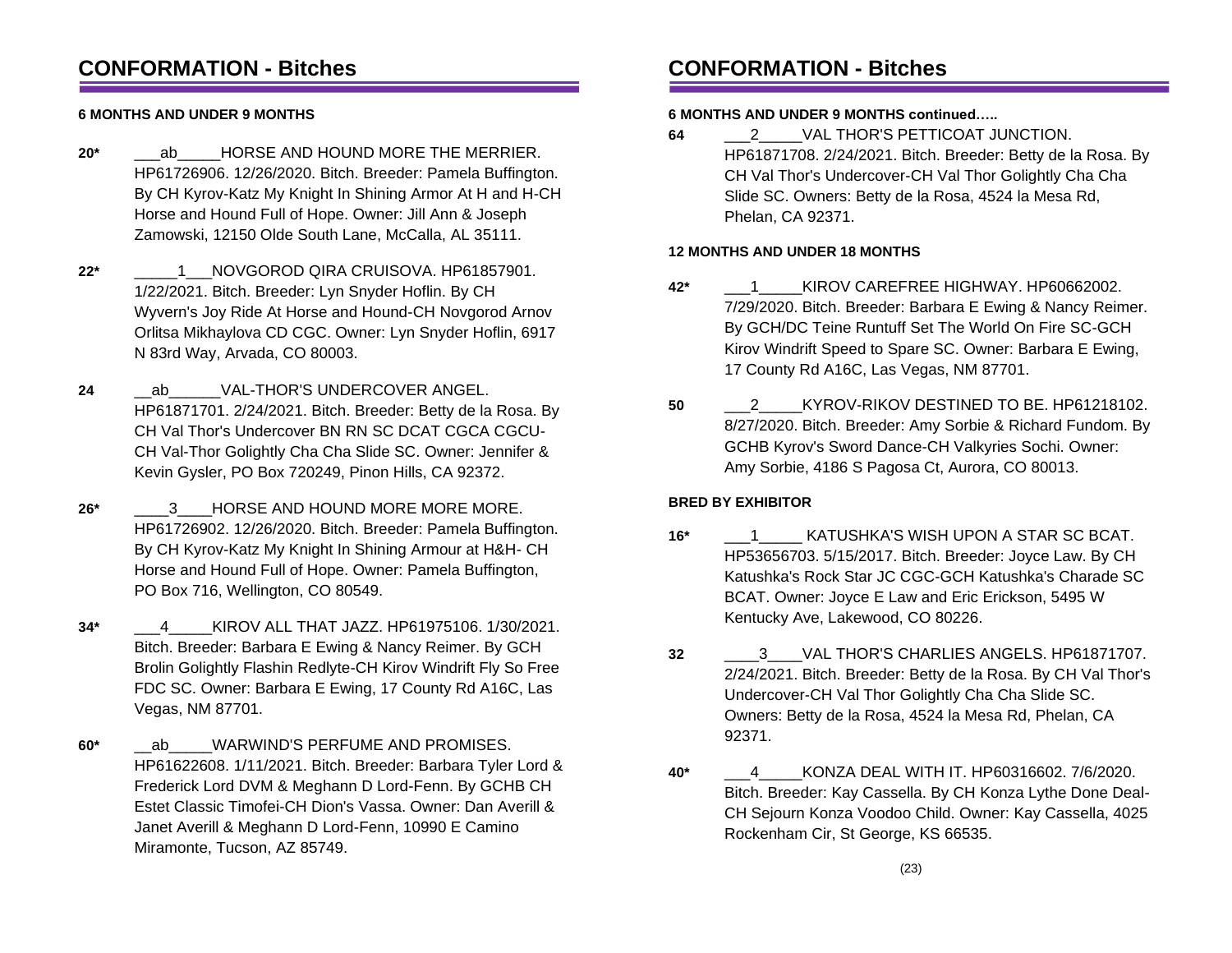## **CONFORMATION – Bitches**

**BRED BY EXHIBITOR continued…..**

- **44\*** \_\_\_\_\_\_\_\_CHRYSALIS PLAYING ON MY HEART STRINGS. HP57859006. 4/13/2019. Bitch. Breeder: Pamela Jo Leichtnam. By GCH CH Estet Classic Yarolik At Chrysalis-GCH CH Chrysalis The Call of Wings BN. Owner: Pamela J Leichtnam, W155 N5253 El Rio Ct, Menomonee Falls, WI 53051.
- **54\*** \_\_\_\_\_\_\_\_ VALKYRIES SHALMAR. HP50947202. 11/2/2015. Bitch. Breeder: Gillian Susan Cookenboo. By CH Valkyrie Siberian Express- CH Kyrov-Katz My Fair Lady V Valkyrie. Owner: Gillian S Cookenboo, 6221 Blue Bell Lane, Evergreen, CO 80439.
- **72\*** \_\_\_2\_\_\_\_\_KIROV KACHINA PORSCHE TURBO CARRERA SC GRC. HP51410209. 5/2/2016. Breeder: Barbara Ewing. By GCH Kachina Radar Love-GCH Kirov Pulsatilla. Owner: Carol Enz & Barbara Ewing, PO Box 876, Ramah, NM 87321.
- **80\* \_\_\_\_\_\_\_\_\_\_**KADLEC SWEET SURRENDER. HP59959504. 1/19/2020. Bitch. Breeder: Gwen Little, Nikki Rus, Amanda Murphy. By GCHB Estet Classic Tihomir-CH Sterling Kalligraphy. Owner: Gwen Little, Alexis Robertson, 8700 Arabian Way, Calimesa, CA 92320.

### **AMERICAN BRED**

**36\*** \_\_\_1\_\_\_\_\_SVORA MISS COLORADO AT PLUM CREEK. HP58277606. 6/26/2019. Bitch. Breeder: Shirley McFadden & Gary Gideon. By CH SVORA's WhiteStag-CH Blackmoor Sedona Hearts On Fire. Owner: Mr Robert T Bates, 1253 S Perry Park Road, Sedalia, CO 80135.

### **OPEN**

**38\*** \_\_\_4\_\_\_\_\_SVORA WEIGH UP SUZYANNA AT PLUM CREEK. HP58277608. 6/26/2019. Bitch. Breeder: Shirley McFadden & Gary Gideon. By CH SVORA's WhiteStag-CH Blackmoor Sedona Hearts On Fire. Owner: Mr Robert T Bates, 1253 S Perry Park Road, Sedalia, CO 80135.

# **CONFORMATION – Bitches**

**OPEN continued…..**

- **48\*** \_\_\_3\_\_\_\_\_KATZ NIAMH RESOLUTE JC. HP58821002. 10/28/2019. Bitch. Breeder: Kitty G Sawyer. By Coburn Rolling Thunder at Katz-Katz-Kyrovs' Maybe It's Maybelline. Owner: Leslie Walenta, 352 Caney Trail Dr, Wharton, Texas 77488.
- **56\*** \_\_\_\_\_\_\_\_ VALKYRIES CHANTILLY. HP50947203. 11/2/2015. Bitch. Breeder: Gillian Susan Cookenboo. By CH Valkyrie Siberian Express- CH Kyrov-Katz My Fair Lady V Valkyrie. Owner: Gillian S Cookenboo, 6221 Blue Bell Lane, Evergreen, CO 80439.
- **66\*** \_\_\_2\_\_\_\_\_AVALON PERLOVA GO DARKLY. HP52078503. 6/26/2016. Bitch. Breeder: Leigh Paintin and Sandra Moore. By CH ZoiBoyz Gibson SC CGC-DC Avalon WW Darkskaya Dare RN SC CGC. Owner: Susan Van de Water, PO Box 62227, Midland, TX 79711.
- **68** \_\_\_\_1\_\_\_\_DEL SOL KINETIC ENERGY. HP54113404. 6/28/2017. Bitch. Breeder: Susan Van de Water. By DC Riju Enjoy the Ride CD PCD BN RA SC SWD SWM SCME SEME SHDE=CH Del Sol End of Reasn WNS. Owner: Susan Van de Water, PO Box 62227, Midland, TX 79711. Agent: Sergio Espejo.
- **76** \_\_\_\_\_\_\_\_ FOLLY QUARTERS WINDSONG. HP47578204. 7/9/2014. Bitch. Breeder: Maggie Rice. By Ravenna Ja Finn Clouds On Water-CH Folly Quarters Zosia. Owner: Maggie Rice, 2022 S Clay St, Denver, CO 80219

**WINNERS BITCH\_\_36\_\_\_\_RESERVE\_\_22\_\_\_\_BITCHES\_\_20\_\_\_POINTS\_\_\_5\_**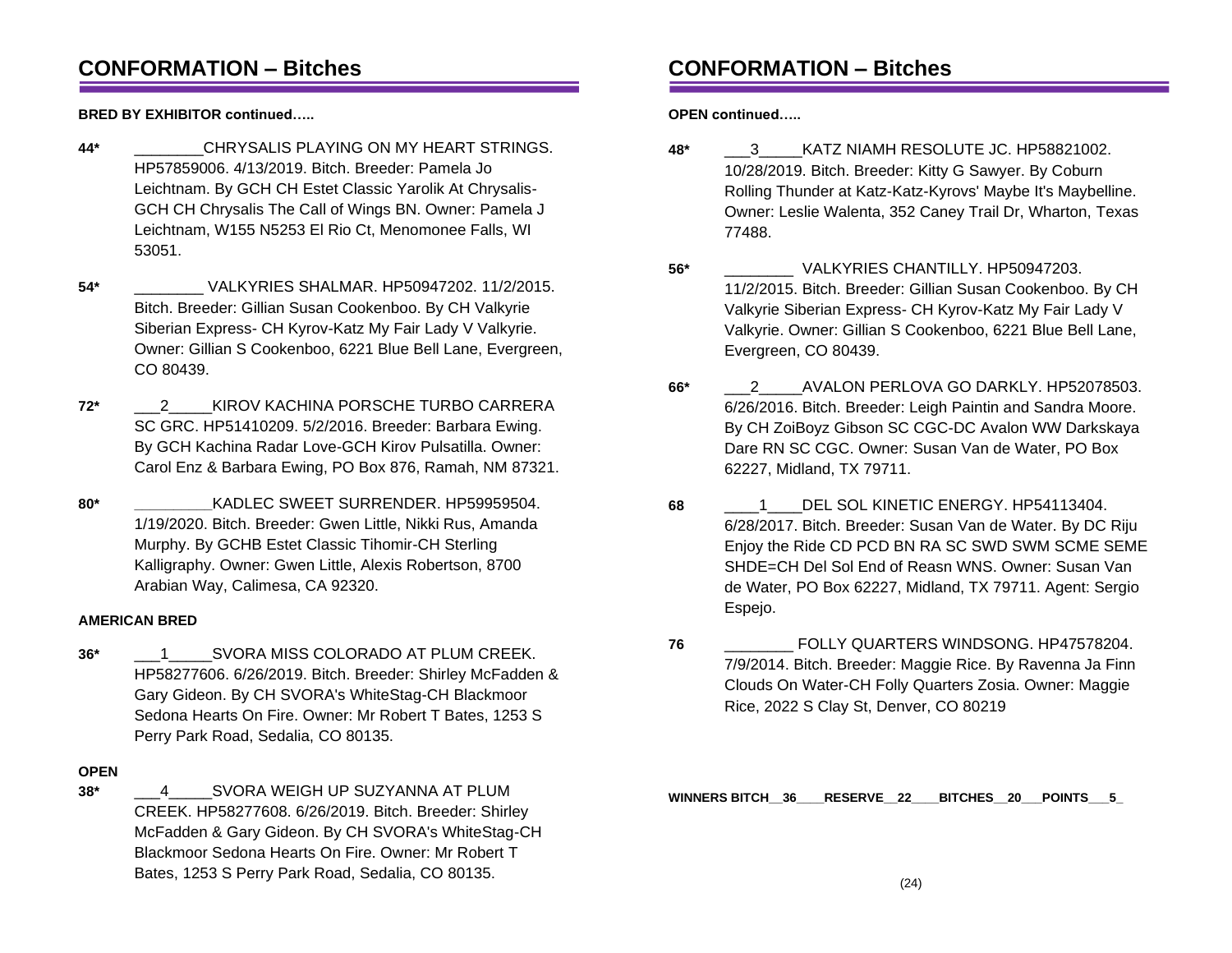# **VETERANS**

### **VETERAN DOGS: 7 TO 10 YEARS**

**67\*** \_\_\_\_1\_\_\_\_ FOLLY QUARTERS WINDCATCHER. HP47578201. 7/9/2014. Dog. Breeder: Maggie Rice. By Ravenna Ja Finn Clouds On Water-CH Folly Quarters Zosia. Owner: Maggie Rice, 2022 S Clay St, Denver, CO 80219.

#### **VETERAN DOGS: 10 YEARS AND OLDER**

**21\*** \_\_\_\_1\_\_\_\_CH NOVGOROD'S MIKHAYL ROMULEVICH CD CGC. HP41154301. 7/30/2011. Dog. Breeder: Lyn Snyder Hoflin. By CH Folly Qtrs' Dobro Romul SC-GCH Astara's Natalya of Novgorod SC CGC. Owner: Lyn Snyder Hoflin, 6917 W 83rd Way, Arvada, CO 80003.

#### **VETERAN BITCHES: 7 TO 10 YEARS**

- **30** \_\_\_\_1\_\_\_\_GCHS CH ECHOVESNA'S KEEPER OF THE FLAME. HP45572903. 7/15/2013. Bitch. Breeder: Harriet Goldner. By CH Echovesna's Haute Couture-CH Echovesna Chihawk In The Mood. Owner: Sharon E Johnson, 10343 S Weeping Willow Dr, Sandy, UT 84071.
- **46\*** \_\_\_\_2\_\_\_\_GCH CH CHRYSALIS THE CALL OF WINGS BN. HP44761406. 2/16/2013. Bitch. Breeder: Pamela Jo Leichtnam & Janis McFerrin. By Firequest Beowulf-GCH CH Chrysalis Endless Night. Owner: Pamela Jo Leichtnam, W155 N5253 El Rio Ct, Menomonee Falls, WI 53051.
- **78** \_\_\_3\_\_\_\_\_ FOLLY QUARTERS WINDHUNTER. HP47578205. 7/9/2014. Bitch. Breeder: Maggie Rice. By Ravenna Ja Finn Clouds On Water-CH Folly Quarters Zosia. Owner: Maggie Rice, 2022 S Clay St, Denver, CO 80219.

#### **VETERAN BITCHES: 10 PLUS YEARS**

18 <sup>1</sup> CH KATUSHKA'S BAZILLE. HP41194609. 8/15/2011. Bitch. Breeder: Joyce E Law. By CH Katushka's Amadeus-Katushka's Starry Eyed Surprise SC. Owner: Joyce E Law, 5495 W Kentucky Ave, Lakewood, CO 80226.

## **BEST OF BREED**

#### **SPECIAL DOGS:**

- **25\*** \_\_\_\_\_\_\_\_ DC VAL THOR GOLIGHTLY DIRTY DANCING SC. HP54353101. 9/27/2017. Dog. Breeder: Betty de la Rosa and Marcella Zobel. By GCH Golightly Rosa Vetrov Eirwen - DC Katushkas Breakfast at Tiffany's at Val-Thor SC. Owner: Betty de la Rosa, Marcella Zobel and Katie Fisher, 4524 la Mesa Rd, Phelan, CA 92371.
- **33\*** \_\_\_\_\_\_\_\_ GCHB CH KYROV'S SWORD DANCE. HP52959501. 12/1/2016. Dog. Breeder: Amy Sorbie & Brenna Sorbie. By GCH CH Konza - Plum Creek Bugatti At Elance-Kyrovs Somewhere In Time. Owner: Amy Sorbie & Richard Fundom, 985 S Florence St, Denver, CO 80247.
- **43\*** \_\_\_\_\_\_\_\_CH CHRYSALIS THEIF OF HEARTS. HP57859002. 4/13/2019. Dog. Breeder: Pamela Jo Leichtnam. By GCH CH Estet Classic Yarolik At Chrysalis-GCH CH Chrysalis The Call of Wings BN. Owner: Pamela J Leichtnam, W155 N5253 El Rio Ct, Menomonee Falls, WI 53051.
- **47\*** \_\_ab\_\_\_\_\_\_GCH RUSSKIY AZART DIAMANT DI YALMEA TOO HOT TO HANDLE JC FCAT. HP52306301. 5/14/2016. Dog. Breeder: Maria Lazareva. By Yegorov Hotter Than July-Russkiy Azart Yalmea Rejna Liberty. Owner: Jill Zamowski & Katrina Averill, 12150 Old South Lane, McCalla, AL 35111.
- **49\*** \_\_\_\_\_\_\_\_ CH SVORA'S WHITE STAG. HP53871001. 7/9/2017. Dog. Breeder: Shirley McFadden. By FCH Konza Plum Creek Bugatti at Elance-CH Svora's Secret Heiress. Owner: Shirley McFadden, PO Box 454, Axtell, TX 76624.
- **53** \_\_\_\_\_\_\_\_CH SVORA'S GENTLEMAN JACK. HP58277601. 6/26/2019. Dog. Breeder: Shirley McFadden & Gary Gideon. By GCH Svora's White Stag-CH Blackmoor Sedona Hearts On Fire. Owner: Shirley McFadden & Gary Gideon, PO Box 454, Axtell, TX 76624.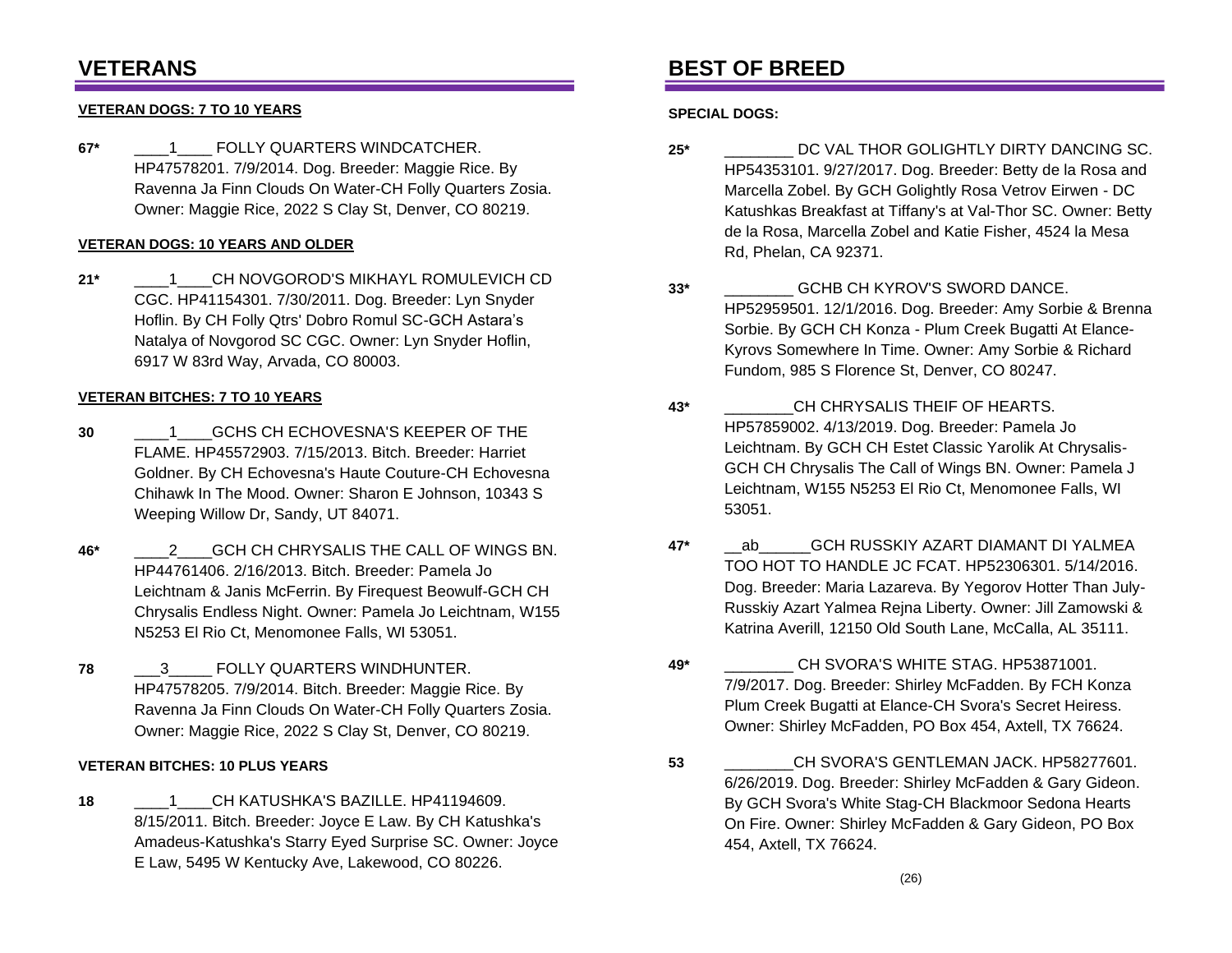# **BEST OF BREED**

**SPECIAL DOGS continued…..**

- **61\*** \_\_\_\_\_\_\_\_CH DEL SOL MISSION IMPOSSIBLE FCH. HP55986502. 1/21/2018. Dog. Breeder: Susan Van de Water. By GCH CH Wind N Satin End of Time Del Sol SC-CH Del Sol Estrella. Owner: Susan Van de Water, PO Box 62227, Midland, TX 79711.
- **63\*** \_\_\_\_\_\_\_\_ GCH JUBILEE SAMBUCA SEVEN. HP54812907. 11/11/2017. Dog. Breeder: Cindi Gredys. By GCH Estet Classic Yarolik At Chrysalis-GCHB DC Jubilee Drop Of Golden Sun SC. Owner: Cindi Gredys, 9730 Cinnamon Dr, Omaha, NE 68136.
- **79\*** \_\_\_\_\_\_\_\_GCH B ESTET CLASSIC TIHOMIR. HP52994201. 10/17/2016. Dog. Breeder: Olga Gorbatsjova & Natalie Kasemets. By Dorski Vigow-Estet Classic Monisto. Owner: Gwen Little, 8700 Arabian Way, Calimesa, CA 92320.

### **SPECIAL BITCHES:**

- **14\*** \_\_\_\_\_\_\_\_ GCH KATUSHKA'S CHARADE SC BCAT. HP46734704. 2/1/2014. Bitch. Breeder: Joyce E Law. By CH Katushka's Gauguin-CH Jubilee Solatido At Katushka. Owner: Joyce E Law, 5495 W Kentucky Ave, Lakewood, CO 80226.
- **52\*** \_\_\_\_\_\_\_\_CH COBURN'S SPEED OF LIGHT. HP53886608. 7/4/2017. Bitch. Breeder: Patricia Shaw. By Konza-Plum Creek Bugatti At Elance-Windnsatin Dragons Maiden. Owner: Erica Wolf, 1260 Buffalo Rd, Culver, KS 67484.
- **58** \_\_\_\_\_\_\_\_CH SVORA'S GENTLEMEN PREFER BLONDES. HP58277602. 6/26/2019. Bitch. Breeder: Shirley McFadden & Gary Gideon. By GCH Svora's White Stag-CH Svora's Blackmoor Sedona Hearts On Fire. Owner: Shirley McFadden & Gary Gideon, PO Box 454, Axtell, Texas 76624.

# **BEST OF BREED**

**SPECIAL BITCHES continued…..**

- **70** \_\_\_\_\_\_\_\_GCHS DEL SOL OXOTA FIRE AND ICE. HP52997902. 2/1/2017. Bitch. Breeder: Susan Van de Water & Leonore Abordo. By CH Oxota Riverrun Gypsy Rover Avalon SC-CH Del Sol Red Queen. Owner: Susan Van de Water, PO Box 62227, Midland, TX 79711. Agent: Sergio Espejo.
- **74\*** \_\_\_\_\_\_\_\_ CH FOLLY QUARTERS GRETA GARBO. HP53868301. 6/26/2017. Bitch. Breeder: Maggie Rice & Dan Heidel. By CH Folly Qtrs' Dobro Romul SC-Folly Quarters Windhunter. Owner: Maggie Rice, Daniel Herdel, 2022 S Clay St, Denver, CO 80219.

## **RESULTS**

|                                                        | BEST OF BREED_____63_________BEST OF WINNERS___36______           |
|--------------------------------------------------------|-------------------------------------------------------------------|
| BEST OF OPPOSITE SEX TO BEST OF BREED_____70__________ |                                                                   |
|                                                        |                                                                   |
|                                                        | BEST VETERAN___30___________ BEST OWNER HANDLER___63____          |
|                                                        | AWARD OF MERIT__79________ AWARD OF MERIT_____52________          |
|                                                        | AWARD OF MERIT 18 AWARD OF MERIT 30                               |
|                                                        | BEST PUPPY _____ 22_______________ BEST BRED BY EXHIBITOR_16_____ |